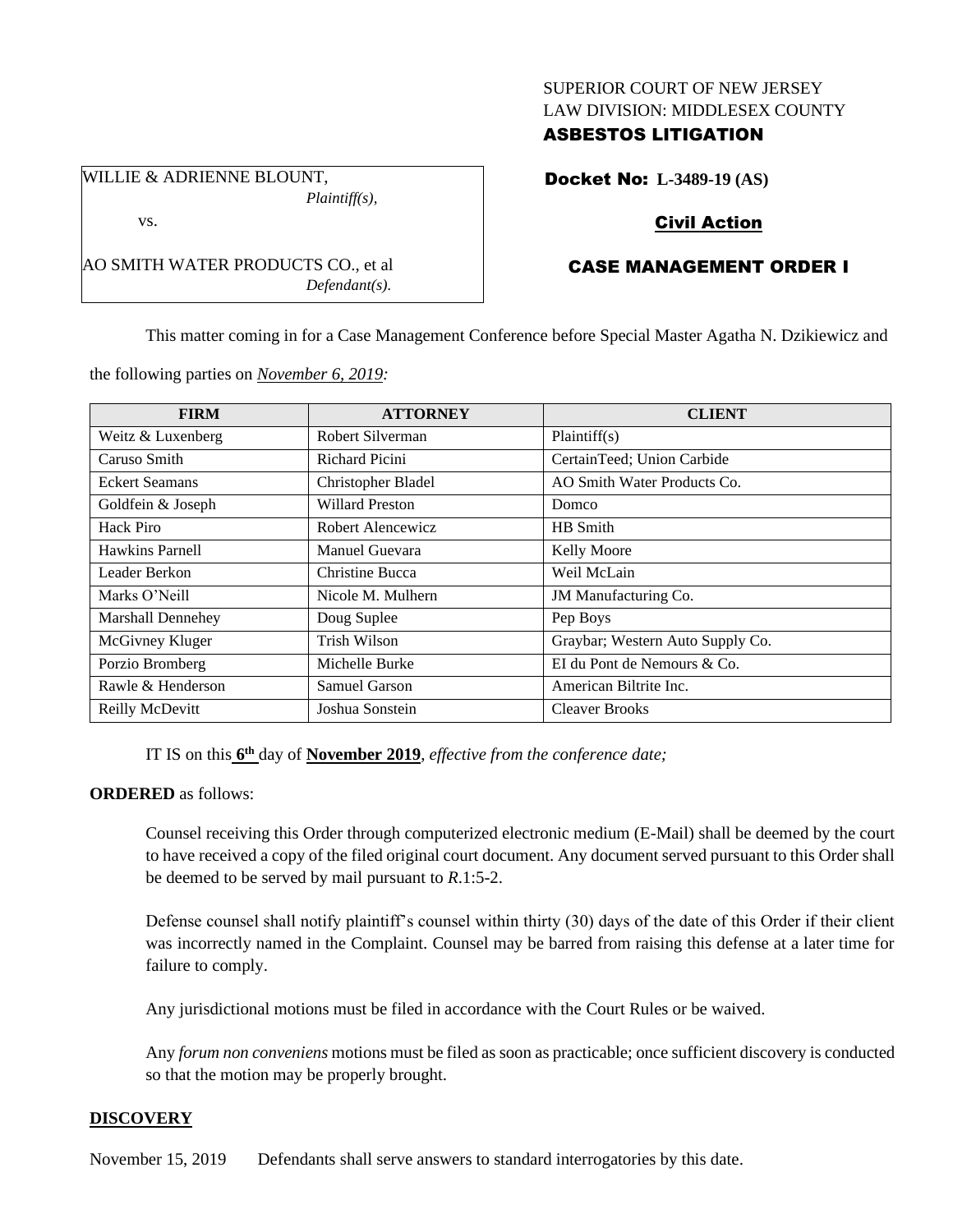| December 6, 2019  | Plaintiff shall propound supplemental interrogatories and document requests by this date.                                                                                                                   |
|-------------------|-------------------------------------------------------------------------------------------------------------------------------------------------------------------------------------------------------------|
| January 10, 2020  | Defendants shall serve answers to supplemental interrogatories and document requests by this<br>date.                                                                                                       |
| December 6, 2019  | Defendants shall propound supplemental interrogatories and document requests by this date.                                                                                                                  |
| January 10, 2020  | Plaintiff shall serve answers to supplemental interrogatories and document requests by this<br>date.                                                                                                        |
| February 14, 2020 | Fact discovery, including depositions, shall be completed by this date. Plaintiff's counsel shall<br>contact the Special Master within one week of this deadline if all fact discovery is not<br>completed. |
| February 14, 2020 | Depositions of corporate representatives shall be completed by this date.                                                                                                                                   |

#### **EARLY SETTLEMENT**

June 5, 2020 Settlement demands shall be served on all counsel and the Special Master by this date.

## **MEDICAL EXPERT REPORT**

| March 31, 2020 | Plaintiff shall serve medical expert reports by this date.                                                                                                                                                                                               |
|----------------|----------------------------------------------------------------------------------------------------------------------------------------------------------------------------------------------------------------------------------------------------------|
| March 31, 2020 | Upon request by defense counsel, plaintiff is to arrange for the transfer of pathology specimens<br>and x-rays, if any, by this date.                                                                                                                    |
| July 3, 2020   | Defendants shall identify its medical experts and serve medical reports, if any, by this date. In<br>addition, defendants shall notify plaintiff's counsel (as well as all counsel of record) of a<br>joinder in an expert medical defense by this date. |

## **LIABILITY EXPERT REPORTS**

- March 31, 2020 Plaintiff shall identify its liability experts and serve liability expert reports by this date or waive any opportunity to rely on liability expert testimony.
- July 3, 2020 Defendants shall identify its liability experts and serve liability expert reports, if any, by this date or waive any opportunity to rely on liability expert testimony.

#### **SUMMARY JUDGMENT MOTION PRACTICE**

- April 10, 2020 Plaintiff's counsel shall advise, in writing, of intent not to oppose motions by this date.
- April 24, 2020 Summary judgment motions shall be filed no later than this date.
- May 22, 2020 Last return date for summary judgment motions.

#### **EXPERT DEPOSITIONS**

July 30, 2020 Expert depositions shall be completed by this date. To the extent that plaintiff and defendant generic experts have been deposed before, the parties seeking that deposition in this case must

 $\_$  , and the set of the set of the set of the set of the set of the set of the set of the set of the set of the set of the set of the set of the set of the set of the set of the set of the set of the set of the set of th